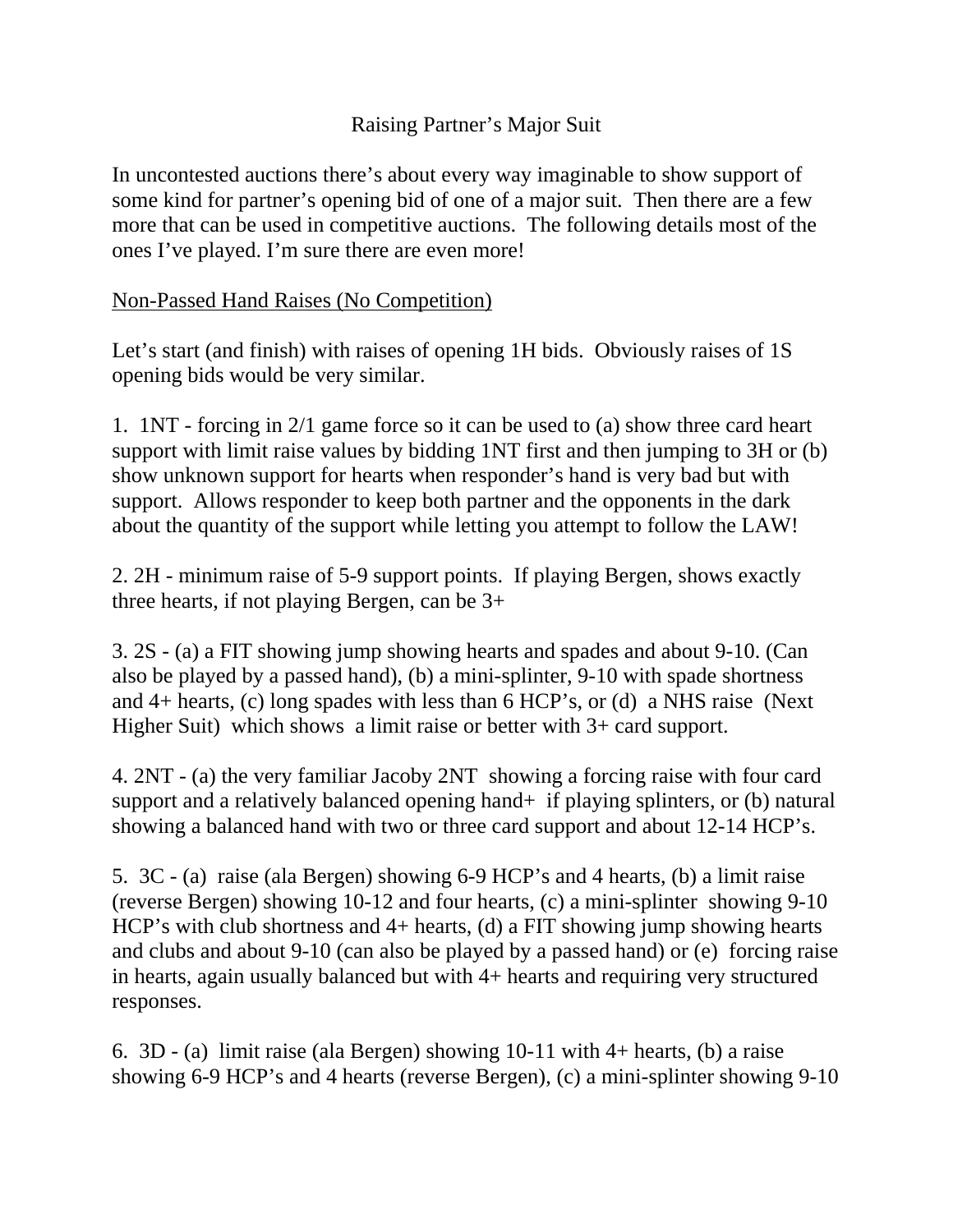HCP's with diamond shortness and 4+ hearts, (d) a FIT showing jump showing hearts and diamonds about 9-10 (can also be played by a passed hand).

7. 3H - (a) limit raise if not playing Bergen (10-11 with 4+ hearts.), (b) a preemptive raise showing 4+ trump and somewhere between 0-8 HCP's (the fewer the HCP's, the more the distribution), (c) a forcing raise (does anyone play this any more?)

8. 3S - (a) a splinter bid showing 4+ hearts and a powerful hand with shortness in spades, (b) a mini-splinter showing 4+ hearts and minimum game going values with shortness somewhere, not necessarily spades (partner can ask if interested in more than game).

9. 3NT - (a) balanced hand with 3 hearts and some specific HCP range, (b) a splinter bid showing shortness in spades with 4+ hearts and a powerful hand, or (c) a relatively good preemptive raise showing five hearts and another five card suit but few high card points.

10. 4C - (a) a splinter bid showing shortness in clubs with 4+ hearts and a powerful hand, or (b) a balanced hand with 12-14 HCP's and 4+ hearts

11.  $4D - (a)$  a splinter bid showing shortness in diamonds with 4+ hearts and a powerful hand, or (b) a relatively good preemptive raise (better than 4H) usually with 5-5 distribution and about 8 HCP's

12. 4H - preemptive raise, 5+hearts, less than 8 HCP's (or thereabouts)

Passed Hand Raises (No Competition)

13. 2C - Reverse Drury showing limit raise with 3+ hearts

14. 2D - the second part of two-way Reverse Drury which always shows 4+ hearts and limit raise values. Playing this method, 2C would show only 3 card support with limit raise values. (In addition, you could switch 2C and 2D around so that 2C would show 4+ trumps and 2D only 3 trumps).

The above two (13 and 14) in addition to FIT showing jumps are about all that are needed for a passed hand to show support.